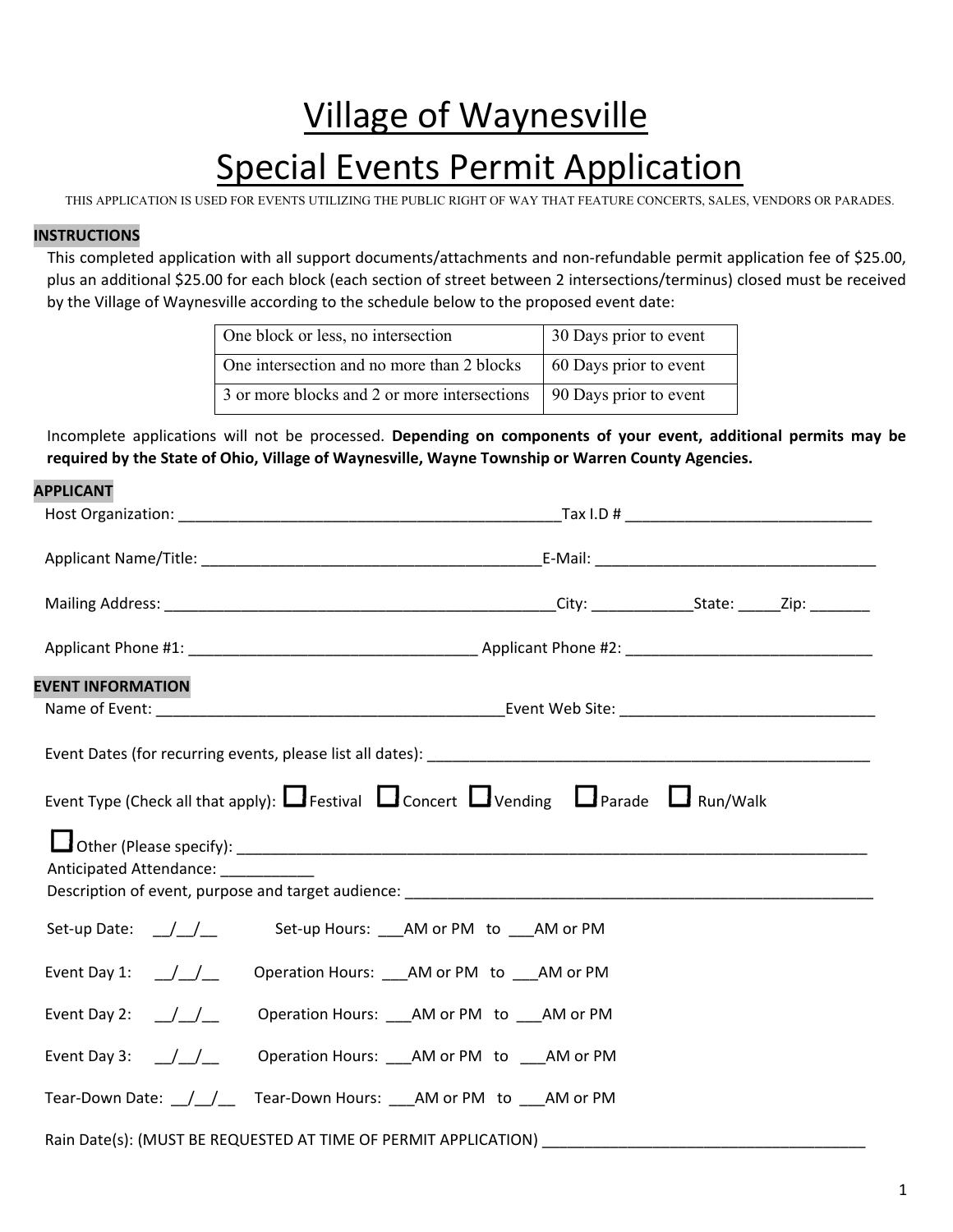## **EVENT COMPONENTS**

| Please check all boxes that apply to your event and provide details when requested:     |                              |                                                                                                                                                                                                                                                       |
|-----------------------------------------------------------------------------------------|------------------------------|-------------------------------------------------------------------------------------------------------------------------------------------------------------------------------------------------------------------------------------------------------|
| $\Box$ On-site Cooking                                                                  | $\Box$ Carnival Rides        | Portable Stage, Size? __________                                                                                                                                                                                                                      |
| Soliciting Donations                                                                    | Bounce Amusements #_________ | Vehicles on Display                                                                                                                                                                                                                                   |
| $\Box$ Inflatables # $\Box$                                                             | Product/Info Giveaway        | Amplified Sound                                                                                                                                                                                                                                       |
| $\Box$ Exhibits/Displays                                                                | $\Box$ Parade                | Shuttle Service                                                                                                                                                                                                                                       |
| $\Box$ Signage                                                                          | $\Box$ Food Booths           | Golf Carts/ATV's                                                                                                                                                                                                                                      |
| VENDING: Number of Food Vendors: ____________                                           |                              |                                                                                                                                                                                                                                                       |
| Event organizer shall provide all vendor contact information to Village.                |                              |                                                                                                                                                                                                                                                       |
| Will attendees be required to pay admission or any other charges? $\Box$ YES $\Box$ NO  |                              |                                                                                                                                                                                                                                                       |
| If more space is required, attach detailed description.                                 |                              | PARKING: Describe the parking arrangements you have made for staff, volunteers, entertainers, patrons, supply trucks,                                                                                                                                 |
| participants. Portable restroom suppliers can assist you with determining the quantity. |                              | RESTROOMS: You may be responsible for providing portable restrooms to accommodate your event attendees and                                                                                                                                            |
|                                                                                         |                              |                                                                                                                                                                                                                                                       |
|                                                                                         |                              | Number single units _____________ Number multi-units _____________________ Number of handicap units ________________                                                                                                                                  |
|                                                                                         |                              |                                                                                                                                                                                                                                                       |
| ft. with side panels require a Warren County Building Department permit.                |                              | TEMPORARY STRUCTURES: Specific rules apply to placement and anchoring of tents, stages/platforms and booths. Please<br>indicate on your site map the location of each tent, stage/platform and booth. Tents over 700 sq. ft. with no sides or 400 sq. |
|                                                                                         |                              |                                                                                                                                                                                                                                                       |
|                                                                                         |                              |                                                                                                                                                                                                                                                       |
|                                                                                         |                              |                                                                                                                                                                                                                                                       |
|                                                                                         |                              |                                                                                                                                                                                                                                                       |
| FENCING: Do you plan to erect any temporary fence? $\Box$ YES $\Box$ NO                 |                              |                                                                                                                                                                                                                                                       |

\_\_\_\_\_\_\_\_\_\_\_\_\_\_\_\_\_\_\_\_\_\_\_\_\_\_\_\_\_\_\_\_\_\_\_\_\_\_\_\_\_\_\_\_\_\_\_\_\_\_\_\_\_\_\_\_\_\_\_\_\_\_\_\_\_\_\_\_\_\_\_\_\_\_\_\_\_\_\_\_\_\_\_\_\_\_\_\_\_\_\_\_\_\_\_\_\_\_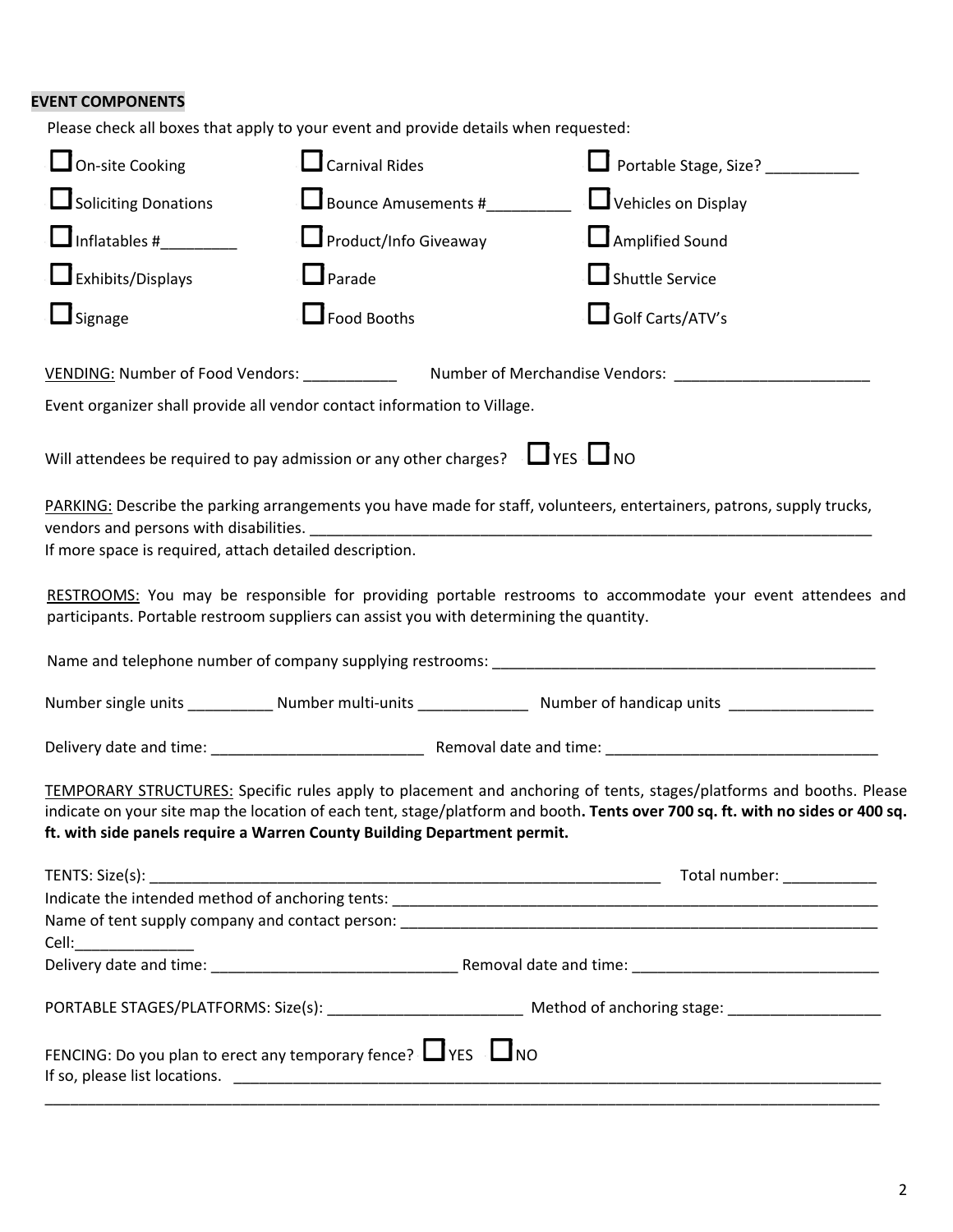CLEAN UP/LITTER MANAGEMENT: Applicant is responsible for collection and proper disposal of all litter, grease, ash, and gray water generated by your event. Events may be assessed \$500.00 per day for items remaining above and beyond permitted time/use.

| How will you collect and remove waste generated at your event?                               |                        |  |
|----------------------------------------------------------------------------------------------|------------------------|--|
| Number of dumpsters ordered?                                                                 | Size of dumpsters?     |  |
| List the name and telephone number of all companies providing waste collection and services: |                        |  |
| Delivery date and time for dumpsters:                                                        | Removal date and time: |  |

EVENT SIGNAGE: Applicant is responsible for adhering to all Village sign rules and regulations, and **may need a sign permit**. **Applicant must contact the Village Manager to discuss signage before the event.**

### **PUBLIC SERVICES**

FIRE/EMS SERVICE: You will need a Wayne Township Fire Department Approved Safety Plan that addresses such items as emergency vehicle ingress and egress, fire protection, emergency medical services, public assembly areas and the directing of both attendees and vehicles (including the parking of vehicles), vendor and food concession distribution, and fire and emergency medical services personnel at the event depending upon the numbers of persons at or the nature of your event. Contact Wayne Township for assistance and guidance. **The applicant is responsible for any permits that Wayne Township may require.**

POLICE/SECURITY SERVICE: You will need a Village of Waynesville Approved Security Plan that addresses such items as crowd control, collection and depositing of cash, lost child procedures, entry points for emergency vehicles, communication throughout the event area, emergency evacuation and severe weather procedures. Contact the Village Police Chief for assistance and guidance at least 30 days in advance. The Police Chief will determine how many officers are required for your event depending upon the number of attendees and nature of your event. **You may also be required to contract police services through the Village of Waynesville Special Policing Contract.**

### STREET CLOSURE/TRAFFIC CONTROL

The Village Manager will have the final approval for all street closings, rerouting of traffic, blocking of streets, and shuttle plans. List all blocks and intersections requesting to be closed:

On street parking removal prior to and/or during the event requested?  $\Box$  YES  $\Box$  NO

| v<br>т |  |  |
|--------|--|--|
|--------|--|--|

All street closure and parking signs must be posted no later than 24 hours before the event. When and in the manner authorized by the Police Chief and Village Manager, the event organizers will be responsible for filling in the correct dates on the signs, posting/removing the signs and notifying the Village Police Department when the task is complete. Failure to remove temporary signage posted after the event will result in additional charges being assessed by the Village to remove signage. Event organizer may be able to contract any or all of these services with the Village.

| Shuttle bus service?                              | $\Box$ YES | $\Box$ NO |
|---------------------------------------------------|------------|-----------|
| Please list all bus stops and describe bus route. |            |           |

TEMPORARY WATER SERVICE: **For a fee**, the Village of Waynesville may be able to provide temporary water service for your event. Please list any needs for water:

\_\_\_\_\_\_\_\_\_\_\_\_\_\_\_\_\_\_\_\_\_\_\_\_\_\_\_\_\_\_\_\_\_\_\_\_\_\_\_\_\_\_\_\_\_\_\_\_\_\_\_\_\_\_\_\_\_\_\_\_\_\_\_\_\_\_\_\_\_\_\_\_\_\_\_\_\_\_\_\_\_\_\_\_\_\_\_\_\_\_\_\_\_\_\_\_\_\_

\_\_\_\_\_\_\_\_\_\_\_\_\_\_\_\_\_\_\_\_\_\_\_\_\_\_\_\_\_\_\_\_\_\_\_\_\_\_\_\_\_\_\_\_\_\_\_\_\_\_\_\_\_\_\_\_\_\_\_\_\_\_\_\_\_\_\_\_\_\_\_\_\_\_\_\_\_\_\_\_\_\_\_\_\_\_\_\_\_\_\_\_\_\_\_\_\_\_ \_\_\_\_\_\_\_\_\_\_\_\_\_\_\_\_\_\_\_\_\_\_\_\_\_\_\_\_\_\_\_\_\_\_\_\_\_\_\_\_\_\_\_\_\_\_\_\_\_\_\_\_\_\_\_\_\_\_\_\_\_\_\_\_\_\_\_\_\_\_\_\_\_\_\_\_\_\_\_\_\_\_\_\_\_\_\_\_\_\_\_\_\_\_\_\_\_\_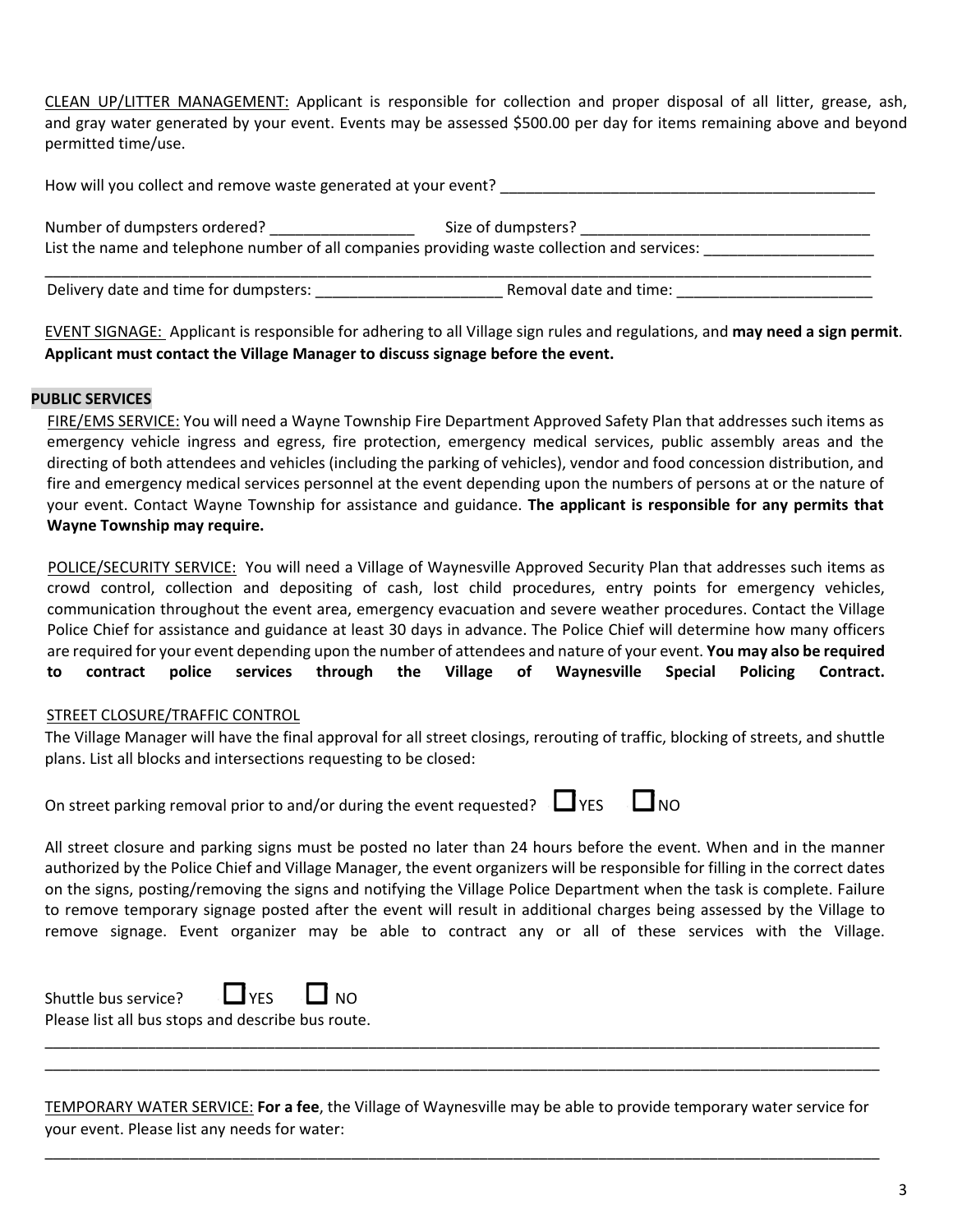#### **SITE MAP**

Applicant must submit a site map outlining the entire event venue including the names of all streets or areas that are part of the venue and the surrounding area. Include the location of all applicable temporary items such as entertainment or stage areas, tents, cooking areas, inflatables, portable restrooms and dumpsters. Note the location of first aid services, lost children area, event command post, shuttle sites, handicap parking and drop off area, and parking areas for supply vehicles and/or trailers and emergency routes.

#### **INSURANCE**

Applicant is required to submit a Certificate of Insurance listing the Village of Waynesville as an additional insured, covering all the event days, including set up and tear down days, in an amount not less than one million dollars per incident (\$1,000,000.), two million dollars aggregate (\$2,000,000.). At the Village's discretion, certain event components may require additional insurance over the minimum coverage. All events exceeding 2 blocks will be insured in an amount not less than five million dollars per incident (\$5,000,000.) and seven million dollars aggregate (\$7,000,000.). Organizations whose certificate of insurance will expire after the application deadline, and prior to the event, may submit a copy of their existing policy, but are required to submit an updated certificate no less than 10 days prior to the event.

In the event Applicant requires any of its contractors, subcontractors, vendors, or other related parties to obtain insurance coverage that identifies Applicant as an additional insured, Applicant shall require those parties to also identify the Village of Waynesville as an additional insured. Such certificates of insurance shall be submitted no less than 10 days prior to the event or prior to any event preparation activities at the event site.

#### **FEES**

Event organization is responsible for all costs associated with Village staff and equipment necessary to safely conduct the event as determined by the Village Manager. The event organization will be invoiced for these services and is payable within 30 days. A deposit may be required.

Pursuant to § 36.01, if an application filed with the Village causes the Village to incur expenses for third party consultants ("third party costs"), such costs shall be the obligation of the applicant or the person making the request, including the services of an engineer, Village Law Director or surveyor.

I, the applicant understand that I am responsible to provide all information necessary to meet the conditions and requirements of the application process and that by providing such information, there is no quarantee that my proposed event will be issued a permit by the Village of Waynesville. I further accept responsibility to hold free and harmless the Village of Waynesville and to meet all Village rules and regulations including submitting proof of proper insurance, a detailed site map, payment of all Village fees (no refunds), and details for any contract services required to make the proposed event safe. The risk of promoting an event before a permit is issued is the sole responsibility of the applicant. Prior to or during the event, a permit may be revoked at the discretion of the Village Manager upon finding the health or safety of the public is threatened by any emergency, disorder, or other unforeseen condition which has arisen, or if it's determined that the health and safety of the public has been placed at risk due to adverse weather conditions, actions by the permit holder or event participants, or any other contingency adversely affecting the health safety or welfare of the public, or if it is determined that information provided in the permit application has been misrepresented or falsified. If the special event permit is revoked, the permit holder must take immediate steps to terminate all event activities in an orderly manner. The applicant expressly waives all claims for damage or loss of profit and other compensation should the permit be revoked. I understand that all information listed on my application, permit, attachments and supporting documents are subject to public disclosure by the Village of Waynesville. I verify that I have read and understand this application and the *conditions under which my request will be considered.*

#### Applicant's Signature: \_\_\_\_\_\_\_\_\_\_\_\_\_\_\_\_\_\_\_\_\_\_\_\_\_\_\_\_\_\_\_\_\_\_\_\_\_\_\_\_\_\_\_\_\_\_\_ Date: \_\_\_\_\_\_\_\_\_\_\_\_\_\_\_\_\_

Printed Name/Title \_\_\_\_\_\_\_\_\_\_\_\_\_\_\_\_\_\_\_\_\_\_\_\_\_\_\_\_\_\_\_\_\_\_\_\_\_\_\_\_\_\_\_\_\_\_\_\_\_\_\_\_\_\_\_\_\_\_\_\_\_\_\_\_\_\_\_\_\_\_\_\_\_\_\_\_\_\_\_\_\_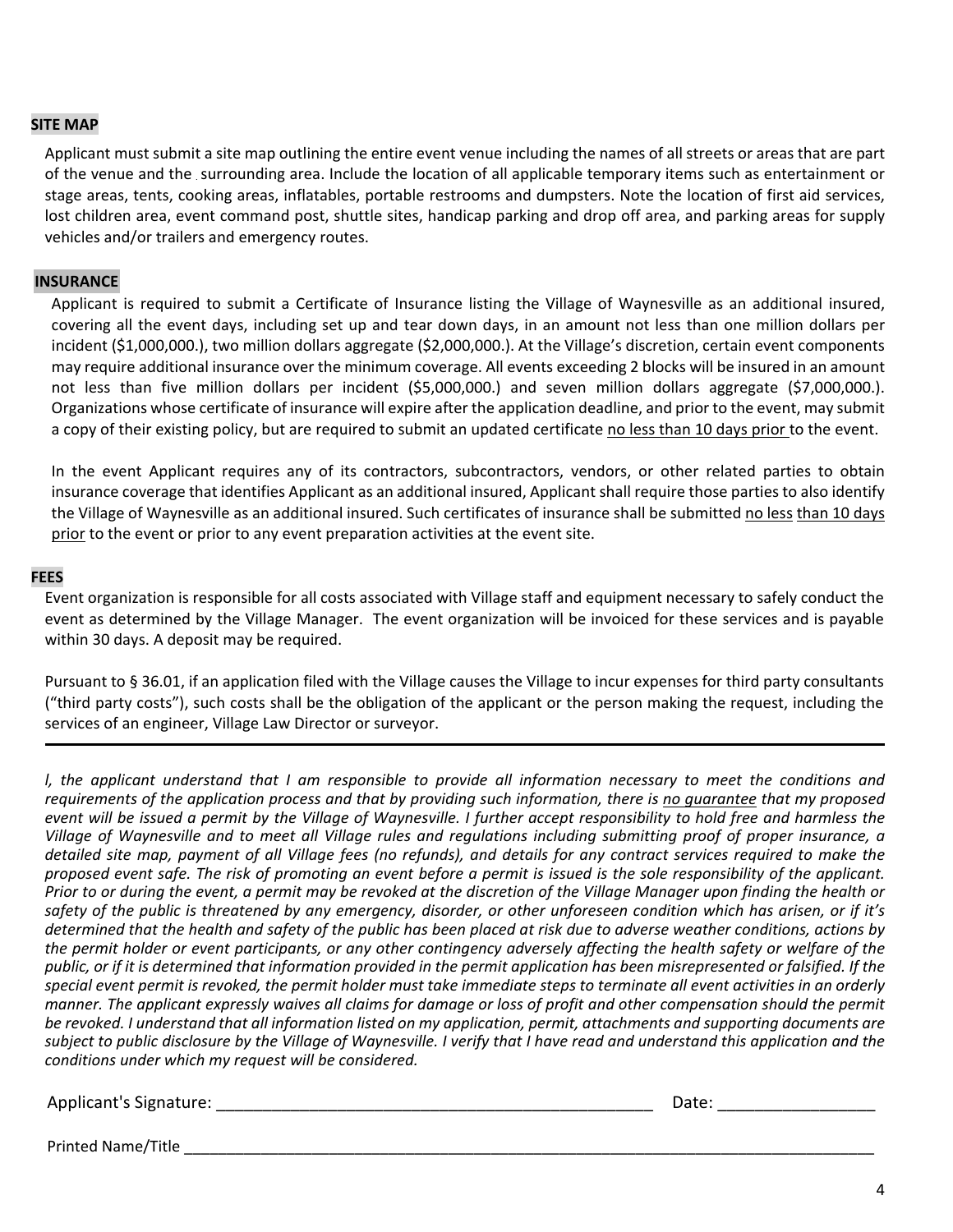#### **INDEMNITY AND HOLD HARMLESS AGREEMENT**

To the fullest extent by law, the Organization agrees to indemnify and hold the Village of Waynesville, its respective officers, agents and employees harmless from and against all loss, cost, expense, damage, liability or claims, whether groundless or not, arising out of bodily injury, sickness, or disease (including death result at any time there from) which may be sustained or claimed by any person or persons, or the damage or destruction of any property, including the loss of use thereof, based on any act or omission, negligent or otherwise, of the Organization, or anyone acting in its behalf in connection with or incident to your event, for except that the Organization shall not be responsible to the Village on indemnity for damages caused by or resulting from the Village's sole negligence; and the Organization shall, at its own cost and expense, defend any such claim and any suit, action, or proceeding which may be commenced there under. The Organization shall pay any and all judgments that may be recovered in any suit, action or proceeding, and any and all expense, including but not limited to, costs, attorney's fees and settlement expenses that may be incurred therein.

| <b>Organization Name:</b> |       |
|---------------------------|-------|
| Authorized Signature:     | Date: |
| Printed Name/Title        |       |